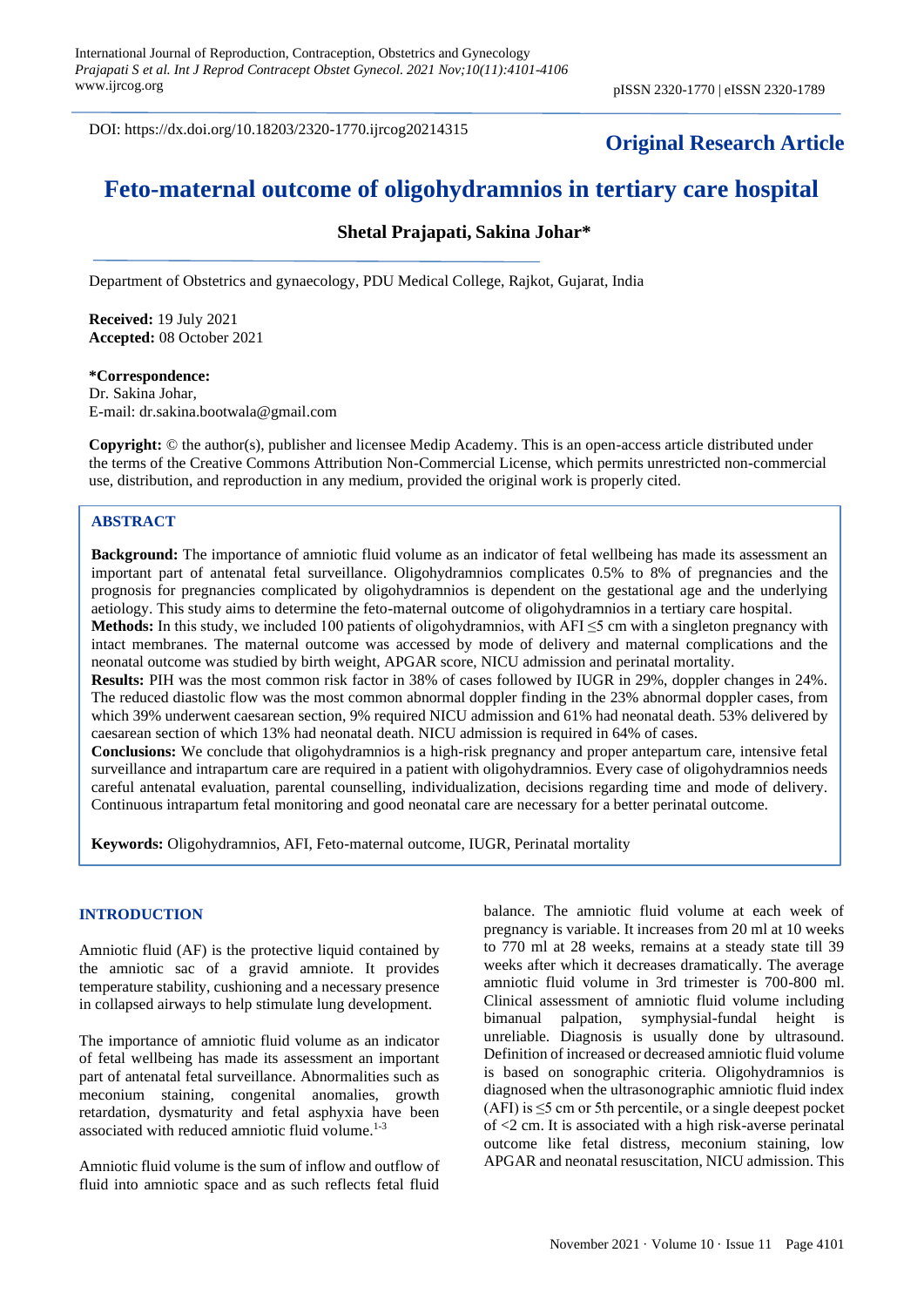assessment is a helpful tool in determining the risk of potentially adverse obstetric and perinatal outcomes.

The volume of the amniotic fluid decreases with increasing gestational age. The decrease in amniotic fluid volume is called oligohydramnios. <sup>4</sup> The findings of oligohydramnios can be associated with increased risk of intrauterine growth retardation (IUGR), meconium aspiration syndrome, severe birth asphyxia, low APGAR scores and congenital abnormalities, premature rupture of membranes, uteroplacental insufficiency, post-dates.<sup>5</sup> Oligohydramnios increases maternal morbidity by increasing rates of induction and/ or operative interference. The sequel from long-standing oligohydramnios includes pulmonary hypoplasia, potter's syndrome, club foot, club hand and dislocation of the hip. It is found to be associated with a high incidence of maternal and perinatal morbidity and mortality.

During labor, the predominant mechanical function of amniotic fluid is to provide an aquatic cushion for the umbilical cord. Without this cushion, compression of the cord between the fetus and the uterine wall may occur during contractions or fetal movement, this cord compression causes severe fetal heart rate (FHR) decelerations which are associated with low APGAR scores and acidosis at birth, meconium staining, caesarean section for fetal distress.

With the help of amniotic fluid estimation by amniotic fluid Index (AFI) using the four-quadrant technique during transabdominal USG, as described by Phelan et al in 1997.<sup>7</sup> Better identification of fetuses at high risk is done. Increased elective caesarean deliveries are currently practised for better perinatal outcomes.

Oligohydramnios complicates 0.5% to 8% of pregnancies and the prognosis for pregnancies complicated by oligohydramnios is dependent on the gestational age and the underlying aetiology (Marino, 2004). 8

In this study, we accessed maternal outcomes in the form of the mode of delivery: normal vaginal delivery (spontaneous or induced), instrumental vaginal delivery and caesarean section, in all patients of Oligohydramnios of different age groups and parity. We studied different causes of Oligohydramnios. Fetal surveillance was done by non-stress test (NST) and doppler study. The neonatal outcome was studied by IUGR, APGAR score, NICU admission, perinatal mortality and congenital anomalies.

## **METHODS**

The present study is a prospective observational hospitalbased study carried out from September 2018 to September 2020 at the department of obstetrics and gynaecology, PDU medical college, Rajkot, Gujarat. During this period 100 patients in the third trimester of pregnancy with Oligohydramnios were selected randomly after satisfying inclusion and exclusion criteria. Ethical clearance was obtained for this study from the institution.

#### *Inclusion criteria*

Singleton pregnancy in the third trimester  $(\geq 28$  weeks). Pregnancy with intact membranes. AFI  $\leq$ 5 cm in USG.

#### *Exclusion criteria*

Patient with multiple gestations. Patient with PROM. Polyhydramnios.

The study was conducted to observe the outcome of labor in the form of perinatal morbidity and maternal outcome in the form of vaginal or caesarean section deliveries.

A detailed history and examination were done. History about the patient's age, obstetric code, gestational age, menstrual history, obstetric history, associated complications in present pregnancy was noted. Symphysial-fundal height was measured in centimetres. Fetal movements and fetal heart rates were recorded serially. All required investigation: - Hemogram, Blood grouping and Rh typing, cell counts, BSL, TFT, VDRL, HIV, HBsAg, Ultrasound Doppler study, NST, urine routine and microscopy were done. Speculum and per vaginal examination were done to rule out draining per vaginum and confirmed intact membranes. After taking informed consent patients were treated. Iron, calcium, and multivitamin supplements were continued orally as before. AFI measurements were done. These women were followed till discharge.

Oligohydramnios was confirmed in all by measuring amniotic fluid index (AFI). Routine management in the form of rest left lateral position, oral and intravenous hydration and control of etiological factor (if present) were done.

Fetal surveillance was done by USG, a non-stress test (NST) and Doppler.

The decision of delivery by vaginal route or elective/ emergency LSCS was done as required. Some patients were already in labour and others were allowed to go into spontaneous labour or were induced to go into labour. If delivery is made by caesarean section, the indication was recorded.

A pre-designed study proforma was filled for each case.

Cases were then studied for the maternal and perinatal outcomes. The outcome of the baby was studied by birth weight, APGAR score, NICU admission or perinatal mortality.

The following outcomes were recorded: mode of delivery, meconium staining, APGAR score at 5 minutes, birth weight, NICU admissions. final outcome.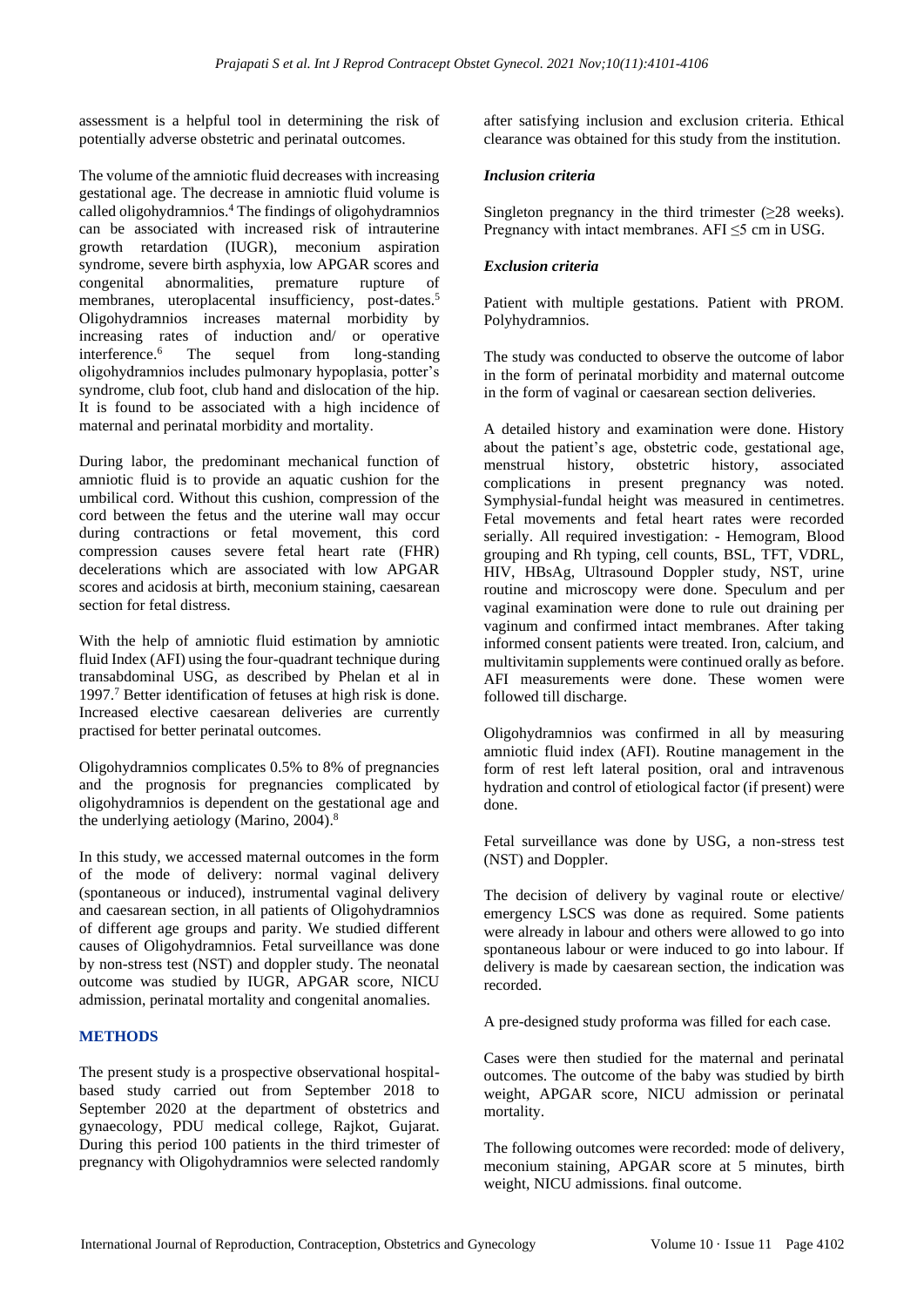#### **RESULTS**

Out of 100 patients recruited in the study maximum patients (94%) were in the 20-30 years age group. Out of this 94% of patients 48% were delivered vaginally and 52% were delivered by caesarean section.1% of patients were less than 20 years of age which were delivered by caesarean section. 5% of patients were more than 30 years of age, of which 80% were patients delivered by caesarean section. The rate of caesarean was highest in patients of age group 20-30 years (Table 1).

#### **Table 1: Relation between age and mode of delivery.**

| Age in<br><b>vears</b> | <b>Vaginal</b><br>delivery | <b>Caesarean</b> | <b>Total</b> |
|------------------------|----------------------------|------------------|--------------|
| <b>Less than</b><br>20 | $\Omega$                   | $01(100\%)$      | 01 $(1\%)$   |
| 20-30                  | 45 (48%)                   | 49 (52%)         | 94 (94%)     |
| More than<br>30        | 01(20%)                    | 04(80%)          | 05(5%)       |

#### **Table 2: Incidence of gravida.**

| <b>Gravida</b> | No. of cases |
|----------------|--------------|
| Primi          | 50 (50%)     |
| 2nd            | 25 (25%)     |
| 3rd            | 17 (17%)     |
| 4th            | 04(4%)       |
| 5th            | 01 $(1\%)$   |
| 6th            | 03(3%)       |

#### **Table 3: Mode of delivery.**

| <b>Mode of delivery</b>      | No. of cases |
|------------------------------|--------------|
| Induced vaginal              | 34 (34%)     |
| Spontaneous vaginal          | 13 (13%)     |
| <b>LSCS</b>                  | 53 (53%)     |
| <b>Instrumental delivery</b> | $00(0\%)$    |

#### **Table 4: Birth weight distribution.**

| <b>Baby weight (kg)</b> | No. of cases |
|-------------------------|--------------|
| <1.5                    | $20(20\%)$   |
| $1.5 - 2.0$             | 26 (26%)     |
| $2.1 - 2.5$             | 31 (31%)     |
| $2.6 - 3.0$             | 19 (19%)     |
| >3.0                    | 04(4%)       |

The majority (50%) of cases in this study were primigravida, 25% of cases were of the second gravida, 17% were the third gravida, 4% were the fourth gravida, 1% was the fifth gravida and 3% were the sixth gravida. (Table 2)

In this study at the time of presentation, 42% of cases were having a gestational age of 37 to 39 weeks, 22% had 34

to36 weeks, 18% had 31 to 33 weeks, 15% had more than 39 weeks and 3% had 28 to 30 weeks.

In my study, the most common risk factor was hypertension in pregnancy (38%) followed by intrauterine growth retardation in 29%, Doppler changes in 24%, post dates in 9%, and 30% of cases had no risk factors.

#### **Table 5: Relation between NICU admission and doppler findings.**

| <b>NICU</b><br>admission        | Yes      | N <sub>0</sub> | <b>Total</b> |
|---------------------------------|----------|----------------|--------------|
| <b>Normal</b><br><b>Doppler</b> | 43 (66%) | 34 (44%)       | 77 (77%)     |
| Abnormal<br><b>Doppler</b>      | 21 (91%) | 02(09%)        | 23 (23%)     |

#### **Table 6: Prevalence of anomalies.**

| <b>Anomaly</b>              | No. of cases |
|-----------------------------|--------------|
| <b>Cleft lip and palate</b> | 02(2%)       |
| Multicystic kidney disease  | 02(2%)       |
| <b>B/L</b> renal agenesis   | 01 $(1%)$    |
| No anomaly                  | 95 (95%)     |

## **Table 7: Relation between NST and mode of delivery.**

| <b>NST</b>       | <b>Vaginal</b><br>delivery | <b>Caesarean</b> | <b>Total</b> |
|------------------|----------------------------|------------------|--------------|
| <b>Reactive</b>  | 38 (55%)                   | 31 (45%)         | 69 (69%)     |
| Non-<br>reactive | 12 (39%)                   | $19(61\%)$       | 31 (31%)     |

#### **Table 8: Relation between Doppler and mode of delivery.**

| <b>Doppler</b><br><b>Study</b> | <b>Normal</b><br>vaginal<br>delivery | <b>Caesarean</b> | <b>Total</b> |
|--------------------------------|--------------------------------------|------------------|--------------|
| <b>Normal</b>                  | 34 (44%)                             | 43 (66%)         | 77 (77%)     |
| Abnormal                       | 14 (61%)                             | 09 (39%)         | 23 (23%)     |

In my study 31% of the patients had 4cm of AFI, 27% had 2cm of AFI, 21% had 3cm of AFI, 14% had 0 of AFI, 4%had 2 cm of AFI, 3% had 5 cm of AFI.

In the study majority of the cases (69%) had a reactive nonstress test.

In this study the most common doppler abnormality was reduced diastolic flow in uterine artery in 12% cases, 6% cases showed absent diastolic flow in uterine artery, 4% had brain sparing effect and 1% showed early diastolic notch while 77% cases had no abnormality in doppler.

The majority, 53% of the cases underwent LSCS for delivery, 34% underwent induced vaginal delivery and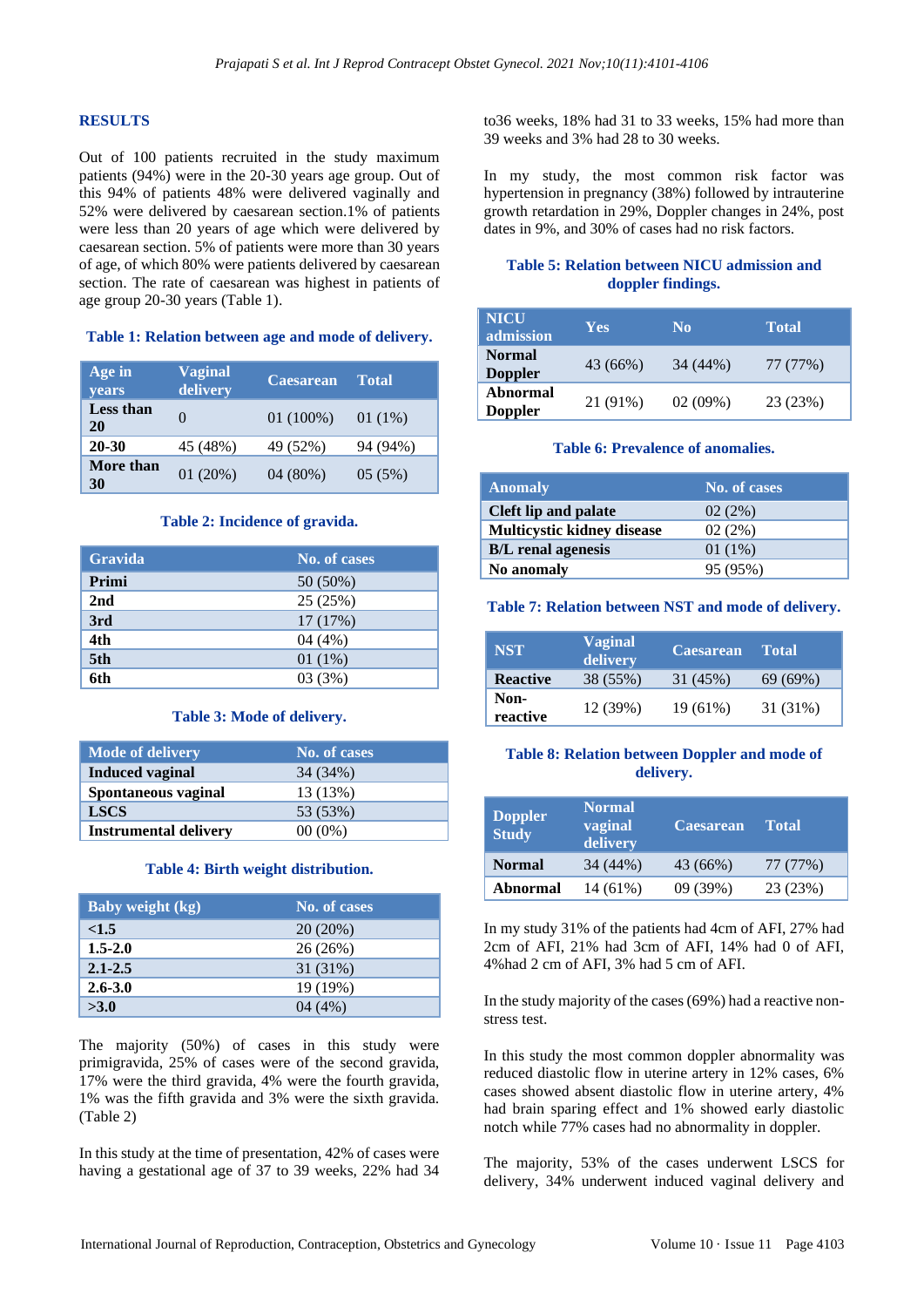13% had a spontaneous vaginal delivery. There was no instrumental delivery in our study. (Table 3)

Of all the cases that underwent LSCS, severe oligohydramnios was the reason in 42% cases, previous CS in 13 %, Fetal distress in 11 %, doppler changes in 9%, breech and IUGR both had 7.5% of prevalence, failed induction in 6%, and placenta previa had least 4% of prevalence.

In our study, 4% of cases had Postpartum Haemorrhage, of which 2 were primigravida and 2 were multigravida. Otherwise, there were no maternal complications in 96% of cases.

In this study, the birth weight of the baby was between 2.1 to 2.5 kg in 31% cases, 1.5 to 2 kg in 26% cases, <1.5 kg in 20% cases, 2.6 to 3.0 kg in 19% cases and  $>3$  kg in 45 cases. (Table 4)

A total 73% of neonates had APGAR scores between 7 to 9 and 27% had between 4 to 6.

In our study, we observed that from the 23% cases with abnormal Doppler findings 91% required NICU admission, while of the 77% cases having normal doppler had only 66% NICU admission. (Table 5)

In the study we encountered 5 anomalies in neonates at childbirth, 2 had cleft lip and palate, 2 had multicystic kidney disease, one had B/L renal agenesis. (Table 6)

Of the 50% primigravida, the incidence of vaginal delivery was 24% and caesarean section was 52%. While from the 50% multigravida there was 50% incidence for both vaginal and caesarean section.

Operative morbidity was significantly higher in NST nonreactive (61%) group than NST reactive (45%) group. 55% of patients with reactive NST delivered vaginally. (Table 7)

In our study, 23% of cases had abnormal doppler findings of which 39% had to undergo caesarean section and 61% had vaginal delivery. 77% had normal doppler of which 66% had caesarean section and 44% had vaginal delivery. (Table 8)

We noticed in our study significantly higher NICU admission in non-reactive NST cases 93% compared to reactive cases which had 45% NICU admission. We noted higher mortality in neonates with abnormal doppler amounting to 61% of the 23 cases with abnormal doppler findings compared to only 19% neonatal deaths from the 77 cases with normal doppler. In our study, there was 13% neonatal mortality in cases who underwent elective caesarean section, while there was 44% and 54% neonatal mortality in induced vaginal and spontaneous vaginal delivery respectively. Neonatal morbidity was significantly higher in the non-reactive group having 52% neonatal death compared to the reactive NST group 19%.

#### **DISCUSSION**

#### *Impact of age*

Out of 100 patients recruited in our study maximum number of patients 94% were in the 20-30 years age group with a mean age of 24.6 years. In Bhat et al the maximum number of patients 85% were 20-30 years of age.<sup>9</sup> In Modi et al 90% of cases were between 20-30years.<sup>10</sup> In Casey et al, the mean maternal age was  $23.9$  years.<sup>11</sup> In Radhamani et al most of the patients (54.6%) were between 37-40 years of age.<sup>12</sup> Of the 94% in our study 45% were delivered vaginally and 49% had to undergo caesarean section, in Bhat et al, from the 85%, vaginal delivery occurred in 65% and caesarean section in 35%, in Modi et al from the 90% caesarean section was done in 44% cases.<sup>9,10</sup>

#### *Impact of gravida*

The incidence of oligohydramnios was 50% in primigravida and 50% in multigravida. Bhat et al showed an incidence of 54% in primigravida and 46% in multigravida. 9 In Donald D et al, the incidence of oligohydramnios was 60% in primigravida.<sup>13</sup>

#### *Gravida and operative morbidity*

The incidence of caesarean section was more in primigravida in both our study (52%) and Bhat et al study (44.5%) compared to multigravida cases 50% and 30.5% respectively.<sup>9</sup> In Modi et al the incidence on caesarean in primigravida was 56% and in multigravida was 27%.<sup>10</sup>

#### *Doppler findings and its impact*

23% of cases in our study had abnormal doppler findings of which 39% had to undergo caesarean section. While in Bhat et al study 14% of cases had abnormal doppler findings of which 71% underwent caesarean section.<sup>9</sup> In Modi et al 7% had abnormal doppler findings of which 86% underwent caesarean section.<sup>10</sup> In Weiss et al and Young et al, it was 71% and 69.7% respectively.<sup>14,15</sup> Thus, the operative morbidity was much lower in our study for cases with abnormal doppler findings.

#### *NST and its impact*

In our study due to non-reactive NST which was 31% of total cases 61% of cases underwent caesarean section. In Bhat et al study from 38% of non-reactive NST cases 74% of cases underwent caesarean section.<sup>9</sup> The operative morbidity was lower in our study for this group. The caesarean section was done in 73.6% of patients with nonreactive NST in the Charu Jandial study.<sup>16</sup>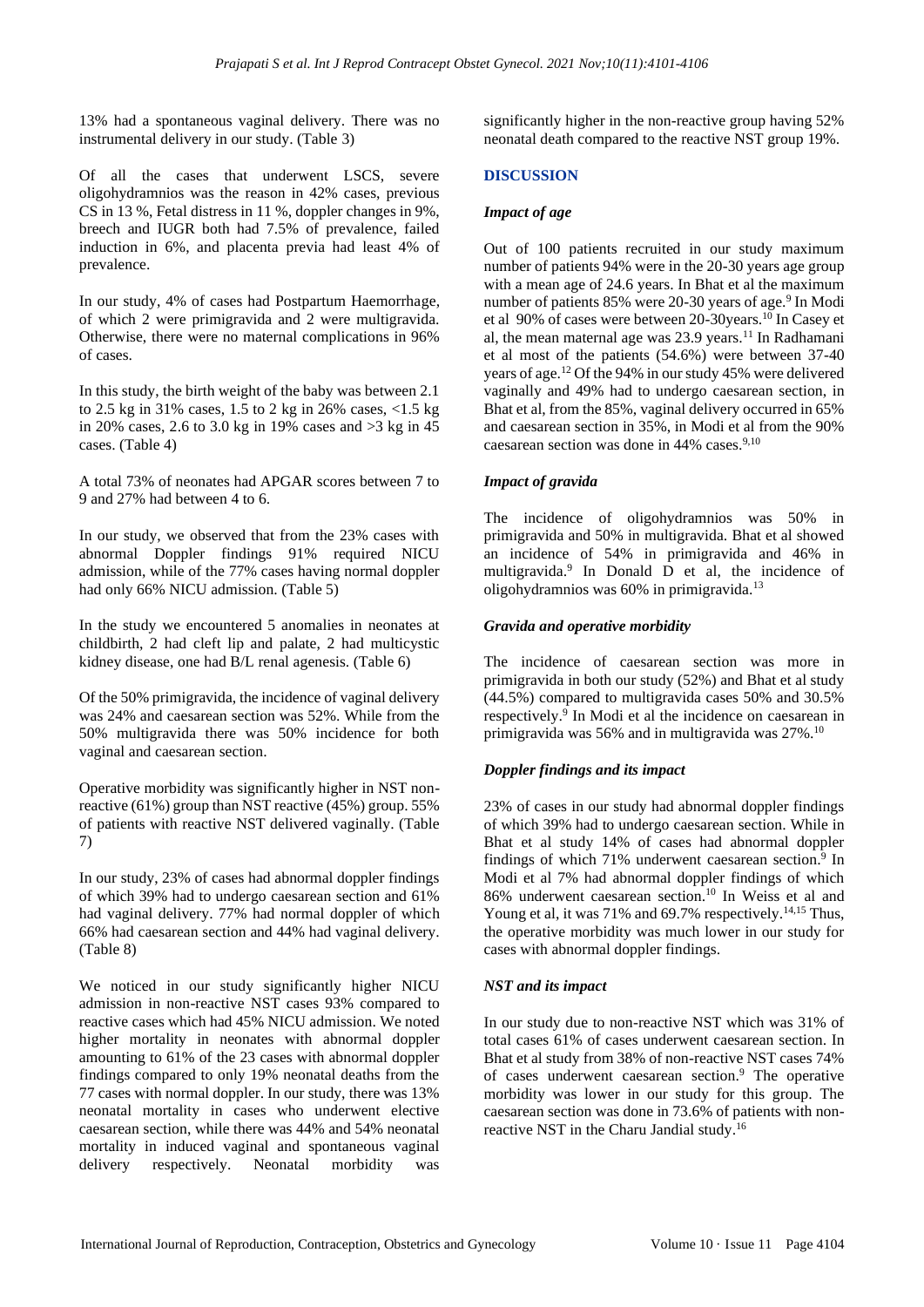#### *Operative morbidity*

The mode of delivery for the majority of cases 53% in our study was caesarean section and 47% underwent vaginal delivery and in Bhat et al study 62% cases underwent vaginal delivery and 38% by caesarean. <sup>9</sup> Sir Gangaram Hospital study shows 68% vaginal deliveries and 32% caesarean section.<sup>17</sup> Manzanares et al shows 84% vaginal deliveries and 16% by caesarean section.<sup>18</sup> Bansal et al show 47% caesarean section.<sup>19</sup> Golan et al found that, the caesarean section was performed in 35.2% of pregnancies.<sup>20</sup>

#### *Operative cause*

The major indication for caesarean in our study was oligohydramnios amounting to 42% of cases and fetal distress amounting to only 11% cases. In Bhat et al study fetal distress was the major cause 66% and oligohydramnios amounting to only 13% of the cases.<sup>9</sup> In Modi et al fetal distress caused caesarean in 21% of cases and oligohydramnios in 9% of cases Fetal distress was the major indication for caesarean section in these studies as well, Radhamani et al 31%, Bachhav et al 24%, Nazlima et al 58%, Jandial et al 42%.10,12,16,21,22

#### *Impact on birth weight*

The mean baby weight in our study was 2.1 kg with 77% having <2.5 kg birth weight. Bhat et al study had a mean baby weight of 2.3kg with only 36% having <2.5 kg birth weight.<sup>9</sup> In Radhamani et al 17.7% had <2.5 kg birth weight and 64% in Bachhav et al and 65.3% in Nazlima et al. 12,21,22 The incidence of low-birth-weight babies are higher in Oligohydramnios except in post maturity where the babies may have average birth weight, suggesting a correlation of IUGR with oligohydramnios.

#### *Liqour color*

In our study, the liquor was clear in 80% and meconiumstained in 20%. In Radhamani et al 81.5% clear liquor and 18.5% had meconium-stained liquor.<sup>12</sup>

#### *Impact on APGAR score*

In our study, 27% of cases had APGAR <7. Bhat et al study, Modi et al study and Manning et al study had 15% cases with APGAR  $\langle 7.9,10,23 \rangle$  In Sariya et al it was 38%. In Bansal et al it was 17.5%.19,24

#### *Impact on NICU requirement*

In our study, 64% of neonates required NICU which was much higher than Bhat et al study which had only 28% NICU admissions.<sup>9</sup> In Jhonson et al 20% of babies had NICU admission, in Manning et al and Sariya et al, 43% and 88.88% respectively. Bansal et al had 36% NICU admissions.19,23-25

#### *Death of the child*

Neonatal death was higher in our study amounting to 29% cases than Bhat et al study which had 5% neonatal deaths and Golan et al show 6.3% neonatal death. Bansal et al study had 15%, Casey had 6.3% and Modi et al had 4% perinatal death.<sup>9-11,19,20</sup>

#### *Congenital anomalies*

Birth anomalies in our study was 5% while in Bansal et al it was 9%. Manning et al had 13%, Casey had 10% and Modi et al had 1% congenital abnormalities.<sup>10,11,19,23</sup>

Oligohydramnios is a frequent occurrence and demands intensive fetal surveillance and proper antepartum and intrapartum care. Oligohydramnios is a frequent finding in pregnancy involving IUGR, PIH, and pregnancy beyond 40 weeks of gestation. Amniotic fluid volume is a predictor of fetal tolerance in labour and its decrease is associated with an increased risk of abnormal heart rate and meconium-stained fluid. Due to intrapartum complications and a high rate of perinatal morbidity and mortality, rates of caesarean section are rising, but the decision between vaginal delivery and caesarean section should be well balanced so that unnecessary maternal morbidity can be prevented and on the other side timely intervention can reduce perinatal morbidity and mortality.

#### **CONCLUSION**

Oligohydramnios is being detected more often these days due to routinely performed obstetric USG. Oligohydramnios is one of the indicators of poor perinatal outcome. It is associated with fetal heart rate abnormalities, meconium staining of amniotic fluid, umbilical cord compression, poor tolerance of labour, low APGAR score and fetal acidosis. Pregnancy-induced hypertension; post-dated pregnancies are the commonest causes of reduced amniotic fluid during the third trimester of pregnancy. Oligohydramnios with reactive NST is associated with a good prognosis. Oligohydramnios with nonreactive NST needs careful monitoring and results in early delivery, increased incidence of caesarean delivery for fetal distress, NICU admission, low APGAR score at 5 mins, and neonatal death. The mode of delivery depends on the severity of oligohydramnios and the status of fetal wellbeing. Caesarean section is mostly required for cases with anhydramnios with intrapartum fetal heart abnormalities. Babies are relatively more prone to certain complications like intrapartum fetal distress, MAS, and birth asphyxia. Oligohydramnios associated with IUGR carries a poor perinatal outcome (increased neonatal death, NICU admission, increased rate of caesarean section for fetal distress, very low birth weight). Hence, they need good neonatal care. From this study, we conclude that oligohydramnios is a high-risk pregnancy and proper antepartum care, intensive fetal surveillance and intrapartum care are required in a patient with oligohydramnios. Every case of oligohydramnios needs